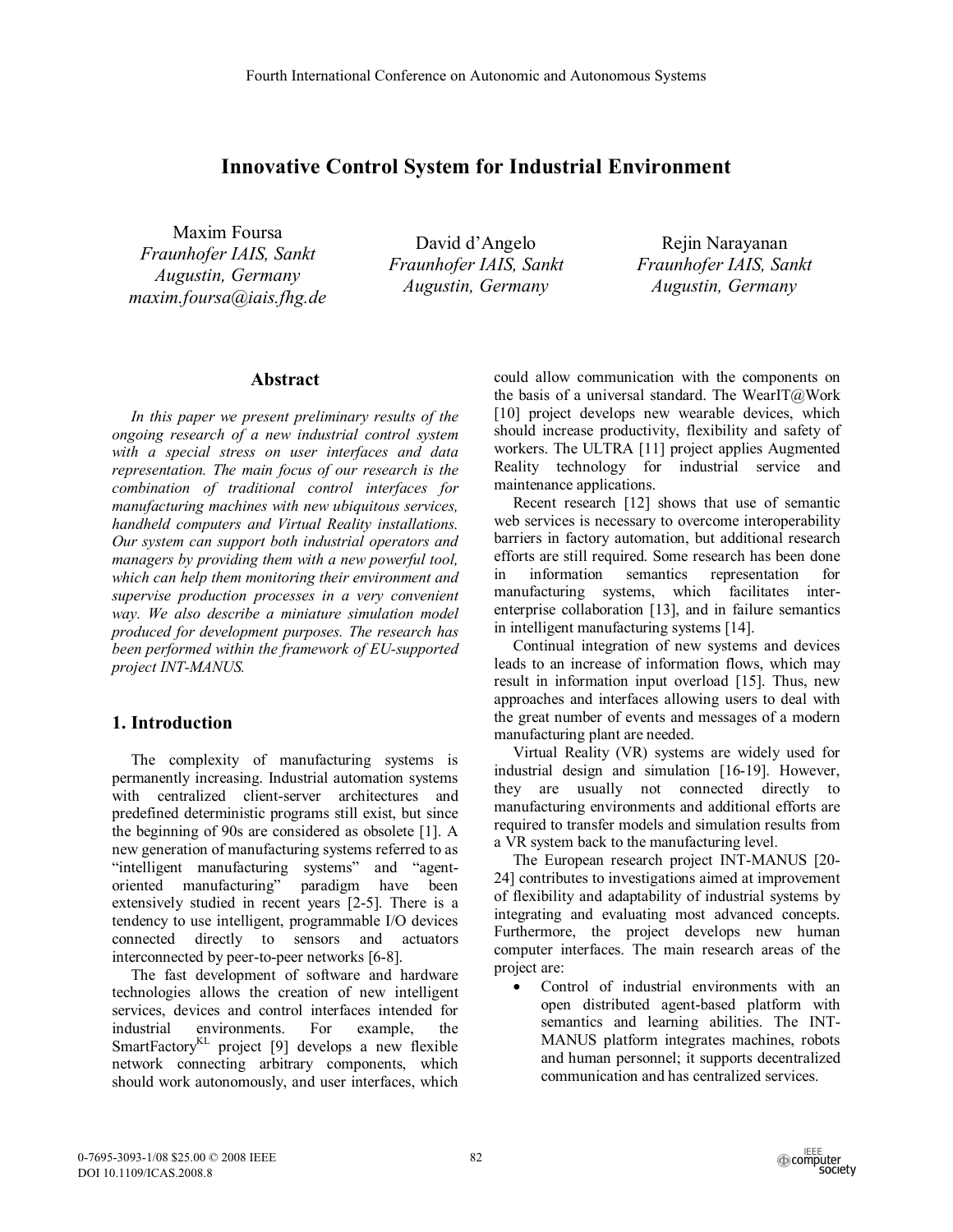- User-friendly hierarchical representation of industrial processes. The INT-MANUS approach allows supervising the whole manufacturing plant on different levels: from individual machine states to major factory objects. The interfaces to the platform based on this approach make it a "literally visible, effectively invisible" system [25], allowing operators to concentrate on most important tasks.
- Product customization in a 3D Virtual Realitybased system directly connected to the INT-MANUS manufacturing environment. This allows higher automation and reconfiguration capabilities in production.

The core technology of the project is the Smart-Connected-Control Platform (SCCP) for manufacturing enterprises. The platform integrates machines, robots and human personnel and provides three specific interfaces: the web-based interface, the interface for wearable computers and the interface for VR systems. The former two interfaces allow visualization and control of industrial environments and the latter is intended for product customization tasks.

Before applying our interfaces and concepts in a real manufacturing environment, we wanted to evaluate them in a laboratory environment. Therefore we have designed a miniature factory model, which simulates a production chain and does not require much space.

In this paper we briefly describe the SCCP architecture, present the miniature factory model and introduce the control interface for handheld computers, which allows controlling industrial environments on the basis of our innovative approach.

# **2. Ubiquitous computing industrial environment**

In the INT-MANUS project a ubiquitous computing industrial environment is formed and managed by the Smart-Connected-Control Platform. It is an open distributed learning agent-based system that integrates machines, robots and human personnel. The overall architecture of the SCCP is presented in Fig. 1.

The platform is organized as a two-layer structure. All manufacturing machines, robots and other devices and services are connected together via TCP/IP interface and considered as peers. Each peer is equipped with a local agent that is in charge of local control and communication with other devices. The peers form the first layer, which keeps the network consistent and connected and maintains a decentralized peer index.



**Figure 1. The architecture of the SCCP** 

Data collected from sensors are partially processed by the local control systems (for details see [24]) and after filtering sent over the network to SCCP services for storing and higher-level analysis. The services then apply their decision-support techniques and if necessary send updates and notifications to control systems or back to peers thus forming the second layer of the SCCP structure

The semantic-based services of SCCP are responsible for storing important data in the database, workflow control, generation of important notifications and corrective actions. Data are collected and distributed according to peer-specific security policies. Learning techniques may be applied. The structure of the SCCP services is presented in [22-23] in detail.

SCCP has three specific interfaces. The web-based interface allows operators to see the states of all peers and processes of the SCCP in a simple text-based format and can be used both by on-site operators and remote users. The mobile interface for handheld computers is particularly intended for on-site users. It allows hierarchical two-dimensional colour-coded visualization of the whole industrial environment, as well as control of individual machines, taking into account specific abilities of such devices and semantics. The VR-interface should allow engineers, designers and customers to work collaboratively in a large-scale VR installation directly connected to the production environment and interactively customize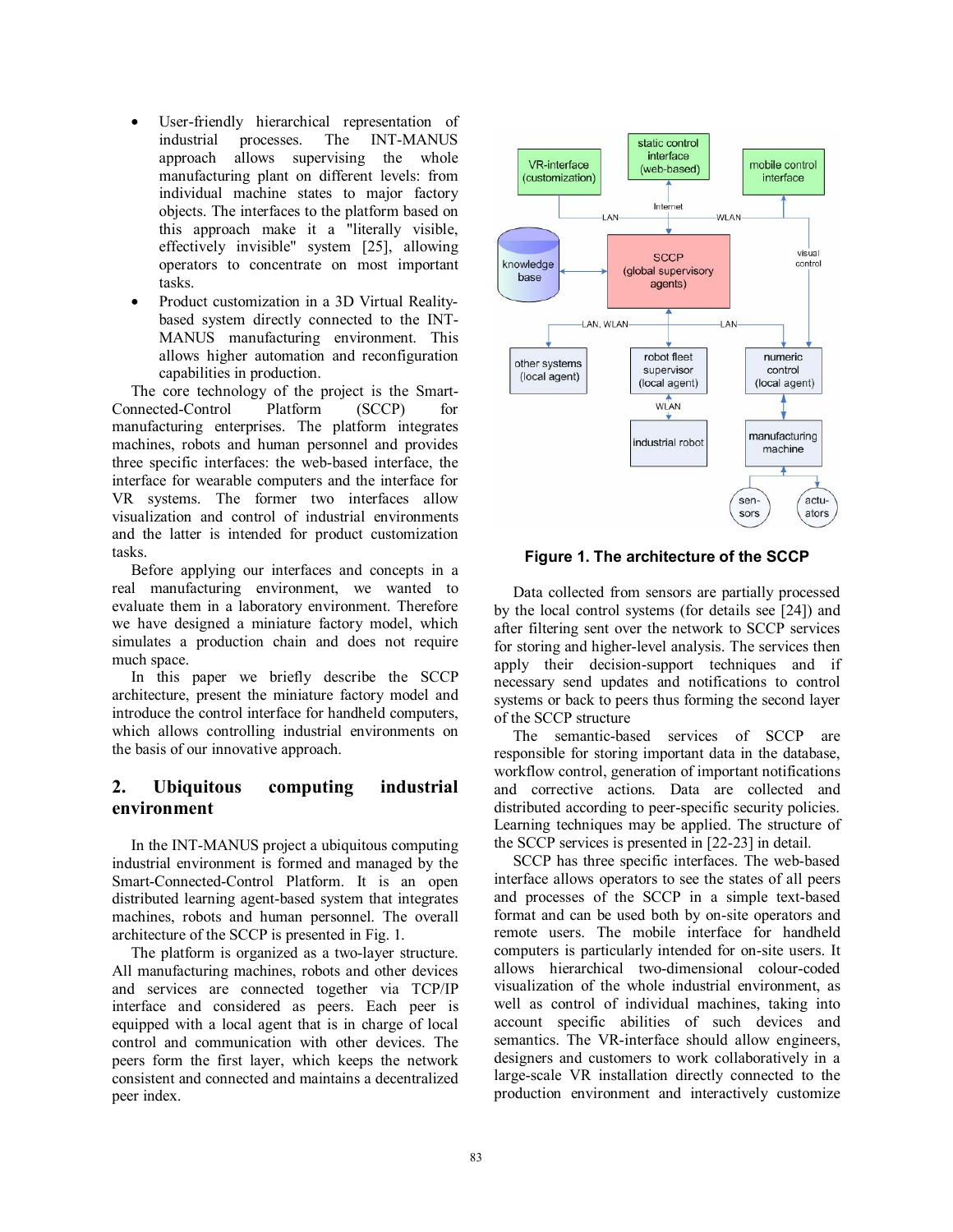their desired products leaving most of production reconfigurations for the SCCP services.

Prototypes of the control interface for wearable computers and the web-interface have been already developed, whereas the prototype of the VR-interface is underway. In the next paragraphs we describe our dedicated test bed and present the mobile control interface using the test bed as an example.

### **3. Factory simulation model**

Before applying our technologies to a real manufacturing plant, we developed our interfaces and tested our approach in a laboratory environment. Furthermore, we wanted to demonstrate the main concepts of the INT-MANUS project at fairs and exhibitions. For this purposes we have developed a test bed that emulates a production chain. Below we describe the design and scenario of the test bed.

Our factory simulation model includes active elements that represent industrial machines and a miniature mobile robot for transportation of materials. This factory makes "beams" using "cubes". Fig. 2 shows this test bed. The four machines, namely the cube dispenser, beam maker, quality controller, the delivery bay and a miniature robo, can be seen on the picture.

A typical working scenario of the test bed is described as follows:

- We execute a command to manufacture a "3" cube beam" (a "beam" built out of 3 cubes).
- The cube dispenser ejects a cube.
- The robot carries it to the cube inlet of the beam maker, which takes in the cube, turns it on its side, and pushes it into the beam chamber. This task is repeated three times and then the beam maker pushes out the finished beam to its outlet.
- The robot carries it to the quality controller, where the beam is taken up a ramp and dropped from there. A beam that comes out in one piece is declared good and is taken to the delivery bay by the robot.

As a miniature robot we have chosen the Khepera2 robot from K-Team<sup>1</sup> with a gripper turret.

For flexibility reasons we decided to build our own model machines. We used X-form beams made of aluminium as frames for the machines, so that the mounted parts can be easily adjusted along the direction of the frame. As building blocks for the beams we used magnetic cubes.



**Figure 2. The layout of the miniature model** 

The machines have sensors like magnetic switches, light barriers and mechanical position switches. They also have actuators like pistons and conveyor belts, which are driven by electric motors. The motors and sensors are connected to the electronics on each machine, and these are in turn connected to a central embedded system, a single board GNU/Linux computer DiL/NetPC2 . The computer runs atomic actions on the machines and communicates with the test bed control software via a TCP/IP interface. This embedded system is physically a central system, but it represents independent elements – the machines. Thus, the machines have individual interfaces and control procedures.

We have set up two localization systems in our laboratory: the Ubisense<sup>3</sup> position tracking system for localization of mobile devices and an optical tracking system for localization of the robot. The former is a commercial system based on ultra-wideband technology and is able to locate objects (so called "tags") in 3D with accuracy of  $\sim$ 20 cm. The latter is our own one-camera-based 2D tracking system developed on the basis of OpenCV4 functionality. It is able to track the position of the robot on the table with the accuracy of  $\sim 0.5$  mm.

The test bed as a whole can be considered as a cell of an industrial hierarchical structure, with its specific resources and tasks.

The structure of the test bed software is shown in Fig. 3.

<sup>2</sup> http://www.dilnetpc.com/

<sup>3</sup> http://www.ubisense.net/

<sup>4</sup> http://www.intel.com/technology/computing/opencv/

<sup>1</sup> http://www.k-team.com/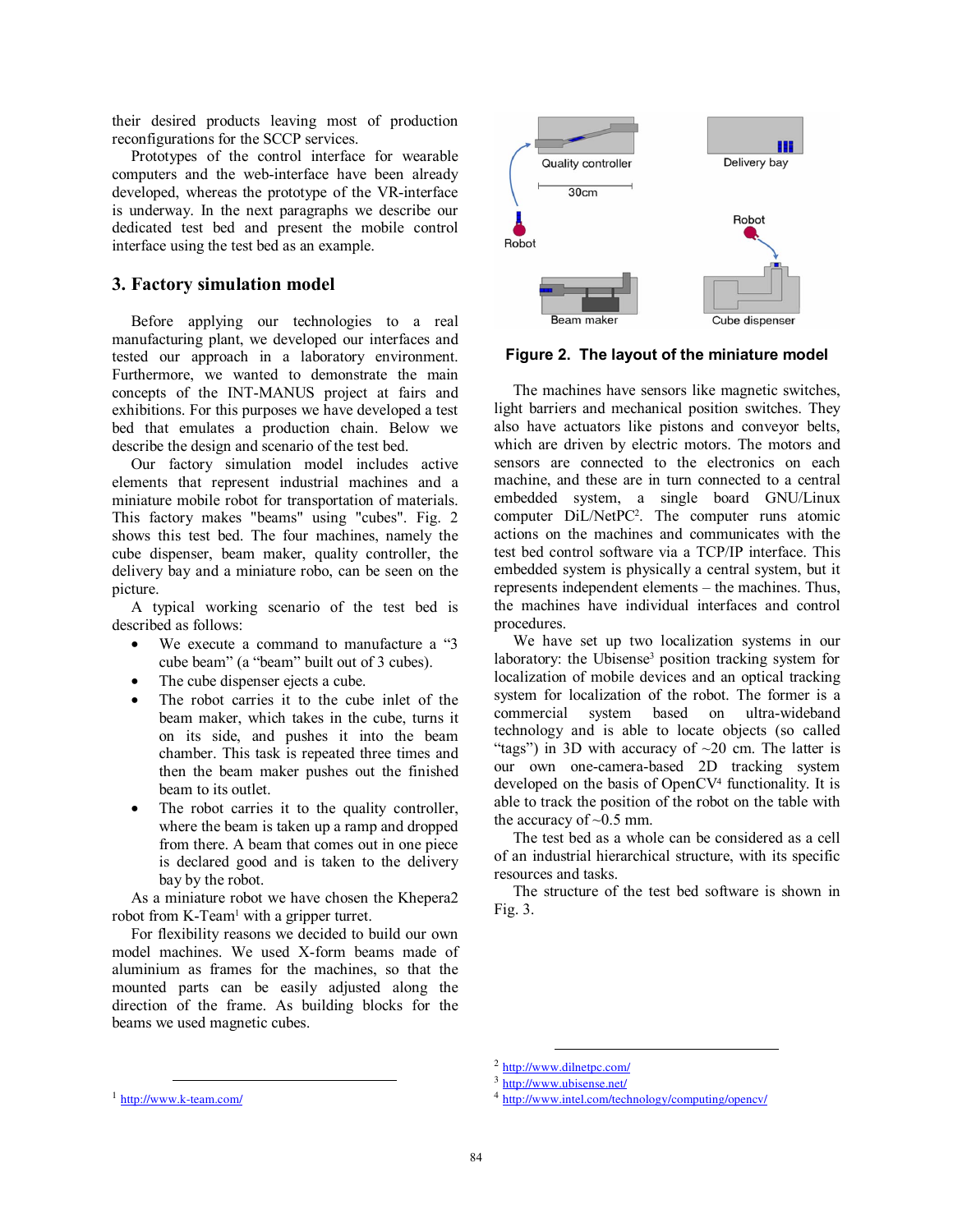

#### **Figure 3. The structure of the test bed software**

The test bed control system (TCS), which represents the SCCP services described above, communicates with the Dil/NetPC embedded system via TCP/IP low level exchange protocol, with the robot via a serial link or Bluetooth and with other systems via Simple Object Access Protocol protocol. The TCS can read test bed scenarios from XML files, execute instructions for the robot and the machines and generate corrective actions when needed. The TCS allows test bed objects to communicate with each other; however some objects can also communicate directly.

Two control interfaces provide users with information about all objects and processes, and allow them to interfere with the processes when necessary. The static control interface is currently relatively simple and used for development purposes, while the mobile control interface is intended for end-users. It is described in the next paragraph in detail.

The communication between the TCS and the interfaces is organized via a network abstraction layer. This separation allows applying a universal data format to simplify adaptation of the interfaces in a new industrial environment.

### **4. Mobile control interface**

After evaluation of different devices we have chosen the SONY VAIO U8<sup>5</sup> handheld computer (see Fig. 4). It is slightly bigger  $(167x108x26.4 \text{ mm})$  and heavier (550 g) than a PDA, but it features 800x600 touch panel, 900 MHz Celeron processor, USB interface and has full Windows compatibility and wireless LAN support.

Development of software systems that are used by people moving around is a challenging task. Limited screen size and interaction mechanisms on mobile devices require special approaches to user interfaces on this type of equipment [26]. If the software system is supposed to be used on various devices or in different contexts, an adaptation mechanism has to be designed [27]. Moreover, operators are normally get used to existing numerical control interfaces, so the new interfaces should not differ from them, but rather should complement them.

Based on analysis of end-user demands we have formulated the following requirements. Our interface should provide a simple and intuitive access to the workplace of the user. They should be able work on handheld and stationary computers; however the target platform is a handheld PC. Even without specific knowledge of our system a user should be able to connect to different machines and interact with them. At the same time the system should allow visualization of the whole industrial environment the user has to control. Furthermore, the interface should deliver notifications and messages coming from individual machines and SCCP services.

Our interface supports different operation modes. The user can easily switch between the modes, turn on/off full-screen mode and zoom in/out. The modes are as follows:

*Interactive visualization of manufacturing plant*. In this mode users will see hierarchical structure of a manufacturing plant. The structure may have several levels. The upper level shows higher-level elements of a factory, for example, production halls. The medium level shows different cells in a hall. The lower level shows the shop-floor as an interactive map with locations of mobile devices, robots, and machines (see Fig. 4). To simplify comprehension and provide basic information about objects' statuses, all objects are displayed as geometrical figures using different colours on the basis of user's preferences. For example, in the lower level the machines are represented as rectangles, the robots and handheld devices as circles. Additional information, such as the name of current part program, the degree of fabrication and sensor data of a machine can be also visualised in different ways. For robots actual routes can be shown; for tracked objects – actual positions.

The knowledge base of the SCCP is able to produce semantic information according to the state of a parameter by analysing its value, maybe in relation with other values in the system (for example, it may be "good", "suspect" or "dangerous"). In this case the parameter may be visualized as green, yellow or red object. Based on such analysis SCCP can also derive states of objects. For instance, machines can have the following states: "working", "working ineffectively",

<sup>5</sup> http://vaio-online.sony.com/prod\_info/vgn-u8g/specifications.html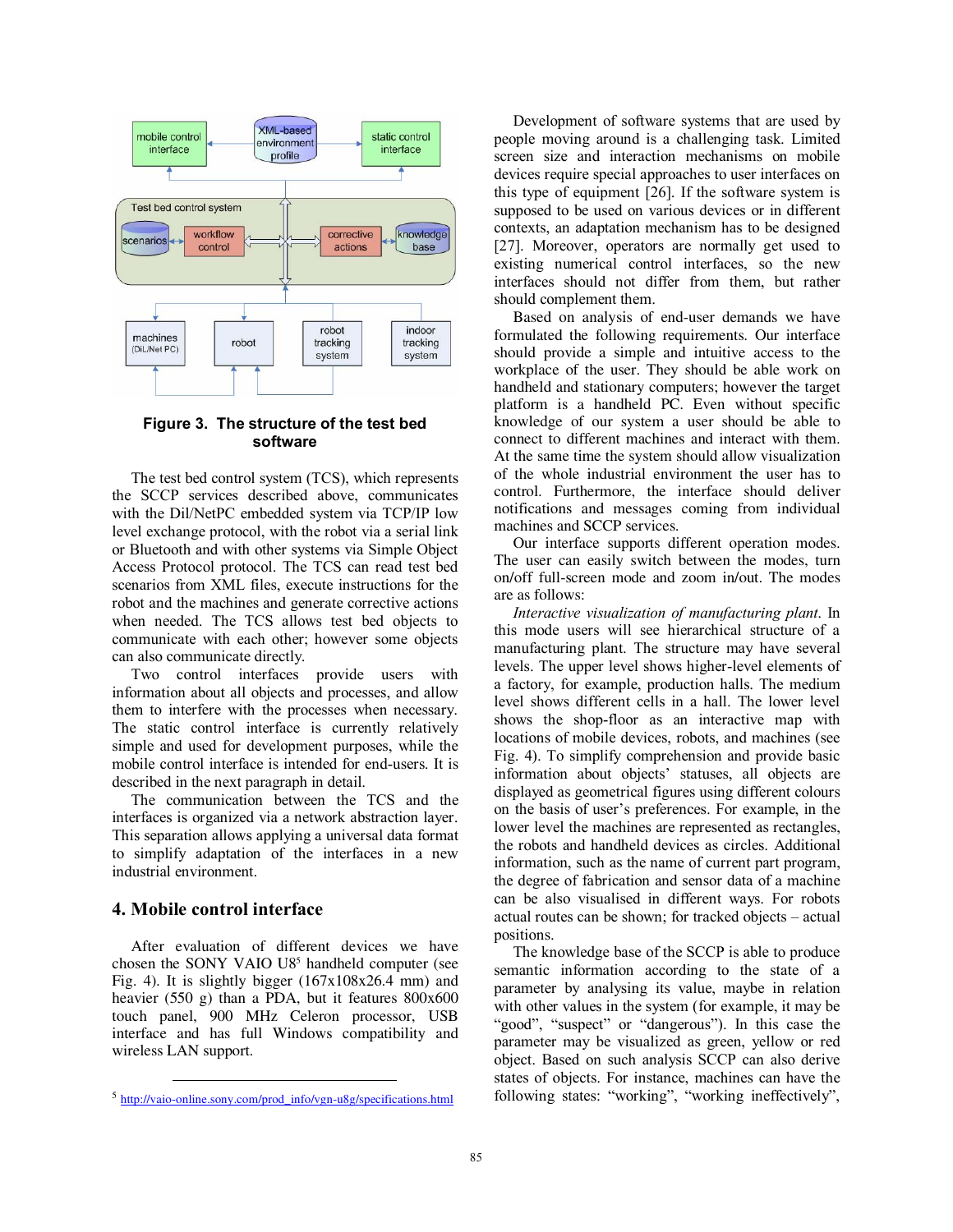"failure", "waiting", "switched off", "scheduled for maintenance" and others. The state is then visualised as a green, yellow, red, grey, black etc. border around the figure.

Similarly, the SCCP is able to derive the state of a cell or a higher-level object.

The user can execute specific commands available for the level he is supervising. He also receives messages critical only for his current level. In case of a fault, the SCCP sends notifications to some users according to their profiles and the importance of the event. For example, if a machine has a failure, but its tasks can be overtaken by another machine in the cell, SCCP will reschedule production automatically and notify cell supervisor and machine operator. The SCCP can also keep track of a maintenance schedule and notify users when maintenance has to be done. By double-clicking an object the user enters a lower level, down to individual machines and robots. Such an approach allows the user to quickly estimate importance of a problem and localize its causes.

 *Control of individual objects*. This mode offers the user the possibility to get more detailed information about a chosen object. The mode is device-specific. If a numerical control interface for the object exists, it should be used in the interface design. In this mode the user normally sees low-level sensor and actuator information and the current state/task of the object. In addition to that, he may also see object specific commands supported by the SCCP and execute them.

*Visualization of parts*. In this mode the user can select a part/product and see its geometrical model. He can send a command to the SCCP for its production. With an external miniature camera, which can be connected via USB to the handheld computer, all produced parts can be photographed. The user can visualize a geometrical model of the product and overlay it with the live image. He can then compare the produced object with its model thus controlling production quality on-site.

The hierarchical industrial environment has to be previously described in an XML-based profile. The profile has to be loaded to the interface before its execution. For all objects the profile contains the description of their states, sensors, actuators, commands, as well as location information.

The interface is implemented in  $C++$  with Qt toolkit for MS Windows platform. The software is fully integrated with the test bed described in the previous section. Using the interface we could execute commands for the whole test bed to produce beams with different number of cubes. We could also control the machines and the robot individually and receive notifications from SCCP.

The simulation model allowed us to evaluate our interfaces, data representation techniques and SCCP

decision-making methods before applying them in a real industrial environment.



**Figure. 4. Shop-floor visualization** 

# **5. Future work**

In our future work we plan to extend the functionality of the mobile control interface, to develop the VR-interface and to evaluate both interfaces in a real manufacturing environment.

The performance of current handheld computers allows us to apply algorithms that previously required stationary PCs. Our first experiments on automatic identification of objects on the basis of SIFT [28] algorithm were successful. This allows us to implement automatic part identification for the part visualization mode. The user can connect a webcamera to the handheld computer, make a photo and after its automatic analysis see all part-related information.

It is also possible to integrate communication with an RFID reader to allow automatic identification of RFIS tags on the handheld computer.

Furthermore, we plan to integrate voice communication into the mobile control interface. Thus, the interface can be a very powerful tool, combining hierarchical interactive visualization, automatic identification and communication systems in one device.

We are also developing the VR-interface, which will be integrated with a manufacturing environment. The interface should allow multi-user flexible customization of a product in Virtual Reality directly connected to the industrial environment via the SCCP services. The users working in the VR system will be able to assemble a product from parts, which may be produced by manufacturing machines of the plant. Moreover, they will be able to apply different materials to the product, see it under different illumination conditions, change geometry of parts, find out time and costs needed for production and finally schedule production. If the changes to part geometry they made